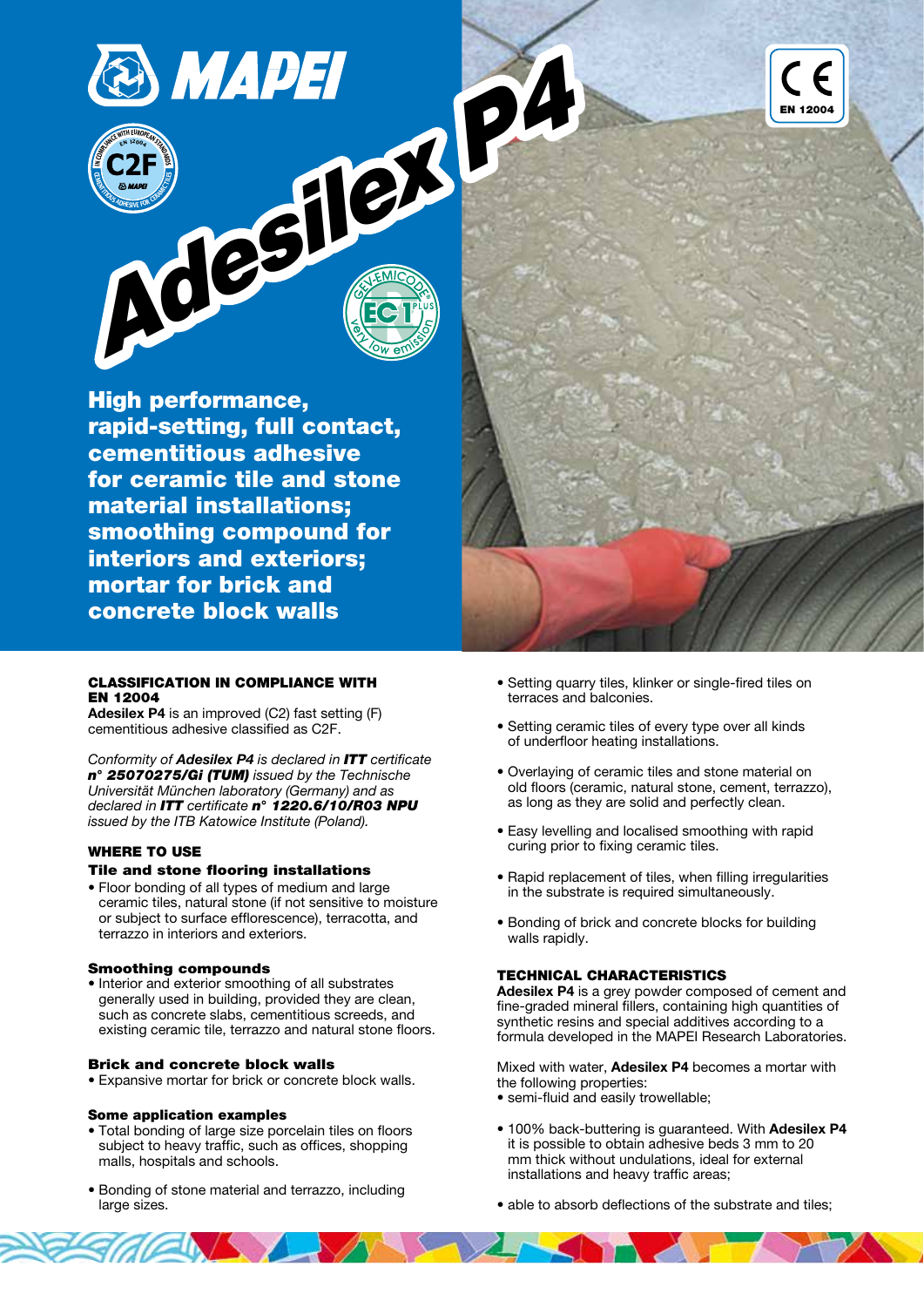



Mixing Adesilex P4



Spreading with semicircular notched trowel



Laying large size tiles

- perfect bonding to all materials generally used in building;
- cures rapidly without significant shrinkage until it builds a sufficient bond strength;
- waterproof, weatherproof and resistant to frost.

# RECOMMENDATIONS

Do not use Adesilex P4: • on walls or slanted surfaces;

- wood and wood conglomerates:
- metal surfaces, rubber, PVC or linoleum;
- with natural or artificial stone material slabs subject to movement due to moisture.

#### APPLICATION PROCEDURE FLOOR INSTALLATION Preparing the substrate

The substrate must be cured, mechanically strong, free of loose materials, grease, oils, paint, wax and sufficiently dry. Cementitious substrates should not be subject to shrinkage after the installation of ceramic tiles. During spring and summer, the cementitious screeds must be cured for at least 28 days, unless they are not made with MAPEI special binders for screeds, such as Mapecem, Topcem or with Mapecem Pronto, Topcem Pronto. Dampen with water to cool the surfaces that have been heated by the exposure to sunlight. Gypsum substrates and anhydrite screeds must be perfectly clean, sufficiently hard and free of dust. It is absolutely essential to treat them with Primer G or **Mapeprim SP**. Areas subject to high humidity must be treated with Primer S.

## Preparing the mix

Mix Adesilex P4 in a clean receptacle with 5-5.5 litres of clean water for every 25 kg bag until a smooth lump-free paste is obtained. Let the mix sit for 3 minutes, then stir again, and the mix is ready for use. Mixed this way Adesilex P4 will have a pot life of approx. 60 minutes at +23°C and 50% R.H. If both adhesive and tiles are very thick, or the tiles are particularly heavy, 20% of suitably graded clean sand may be added to prevent shrinkage or settling.

#### Applying the mix

Apply **Adesilex P4** to the substrate with a suitable trowel.

The selection of the correct trowel depends on the evenness of the substrate, the size of the tile and the profile of the back. For flat surfaces and medium size tiles use MAPEI trowel No. 6 or No. 10 (consumption approx. 3-5 kg/m²).

For uneven surfaces, large size tiles, tiles with highly profiled ribs or lugs, MAPEI trowel No. 10 or a round-notched trowel is recommended (consumption approx.  $5-10$  kg/m<sup>2</sup>).

Consumption is generally 1.4 kg/m² for each mm of thickness.

## Installing the tiles

It is not necessary to wet the tiles before setting. Only when the backs are very dusty is it advisable to dip the tiles in clean water. Set the tiles on the bed of Adesilex P4

without pressure but with a light hand movement to ensure 100% coverage. The open time of **Adesilex P4** in normal temperatures and humidity is approx. 15 minutes. Unfavourable weather conditions (strong sun, wind, high temperature) may shorten the open time, sometimes quite drastically, to just a few minutes. For this reason, constant checks must be made to see if the adhesive has formed a surface skin or is still "fresh" to the touch. Wetting the substrate before applying the adhesive helps to lengthen the open time. However if a surface skin has formed, retrowel the adhesive with a notched trowel. It is not advisable to wet the adhesive once it has formed a skin because, instead of dissolving the skin, a non-adhesive film will be formed.

Any necessary adjustment of the tiles should be carried out within 30 minutes after setting, after which time adjustment becomes problematic.

Tiles set with **Adesilex P4** must not be subject to washout or rain for 3 hours at a temperature of +23°C and must be protected from frost and hot sun for at least 24 hours after installing.

## GROUTING AND SEALING

Joints between the tiles can be grouted after 4 hours with the specific MAPEI cementitious or epoxy grouts, available in different colours. Expansion joints must be sealed with the specific MAPEI sealants.

#### SET TO LIGHT FOOT TRAFFIC

Floors are set to light foot traffic after approximately 4 hours.

## READY FOR USE

The surfaces are ready for use after approx. 24 hours.

## **SMOOTHING**

## Preparing the substrate

Substrates must be level, solid, consistent and free of loose materials, grease, oils, paint, wax, etc. and sufficiently dry. Anhydrite substrates must be thoroughly dry, sufficiently hard and free of dust (check for residual moisture) and must be previously treated with Primer G.

Substrates in very damp areas must first be treated with Primer S or Mapeprim SP.

#### Preparing the mix

Mix Adesilex P4 in a clean receptacle with 5-5.5 litres of clean water for every 25 kg bag until a smooth lump-free paste is obtained. Let the mix sit for 3 minutes, then stir again and the mix is ready for use. Mixed this way Adesilex P4 will have a pot life of approx. 60 minutes at +23°C and 50% R.H.

## Applying the mix

Apply the mix with a long metal trowel. When needed, additional coats may be applied in rapid succession as soon as the previous coat has hardened.

#### Installing the tiles

The surface can be tiled over as soon as it has hardened (3 to 4 hours, depending on the temperature and the absorbency of the substrate).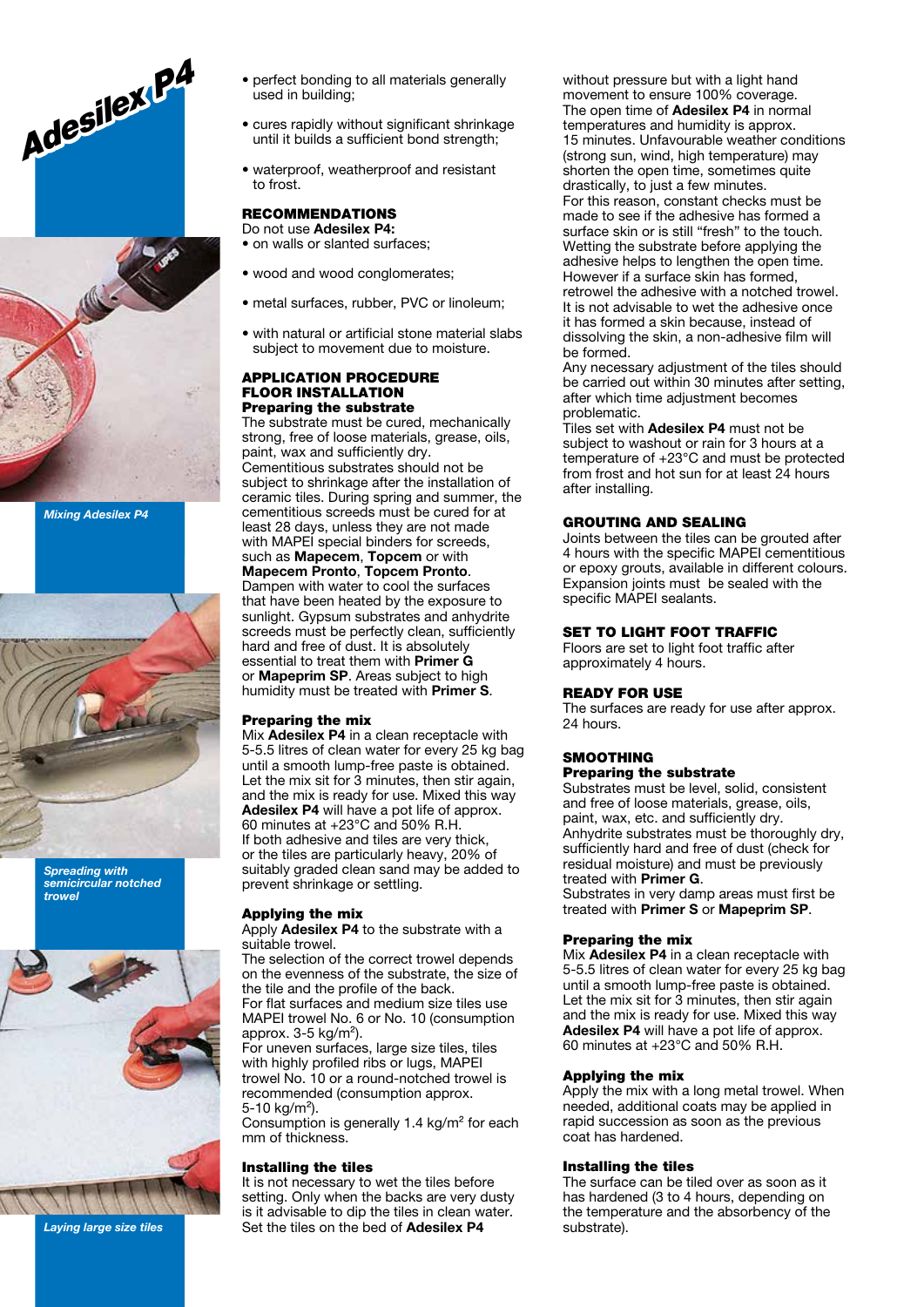TECHNICAL DATA (typical values)

Adesilex P4 complies with:  $-$  EN 12004 as C2F

b) final:

FINAL PERFORMANCES

– after heat ageing: – after water immersion: – after freeze-thaw cycles:

Adhesion (according to EN 1348) (N/mm²): – initial (after 28 days at +23°C - 50% R.H.):

| <b>PRODUCT IDENTITY</b>                  |                                               |
|------------------------------------------|-----------------------------------------------|
| <b>Consistency:</b>                      | powder                                        |
| Colour:                                  | grey                                          |
| Bulk mass density (kg/m <sup>3</sup> ):  | 1300                                          |
| Dry solids content (%):                  | 100                                           |
| <b>EMICODE:</b>                          | EC1 R Plus - very low emission                |
| APPLICATION DATA (at +23°C - 50% R.H.)   |                                               |
| Mix ratio:                               | 20-22 parts water to 100 parts of Adesilex P4 |
| <b>Consistency of the mix:</b>           | semi-fluid                                    |
| Density of the mix (kg/m <sup>3</sup> ): | 1800                                          |
| pH of the mix:                           | 12                                            |
| Pot life of the mix:                     | 60 minutes                                    |
| <b>Application temperature range:</b>    | from $+5^{\circ}$ C to $+30^{\circ}$ C        |
| Open time:                               | approx. 15 minutes                            |
| <b>Setting time:</b><br>a) initial:      | 100 minutes                                   |

150 minutes

2.0 1.9 1.3 1.2

Adjustability time: approx. 30 minutes

Set to light foot traffic: 4 hours

**Grouting:** 4 hours

**Ready for use:** 24 hours

Compressive strength (after 28 days) (N/mm<sup>2</sup>): 14.0

Flexural strength (after 28 days) (N/mm²): 5.0

Resistance to damp: excellent

Resistance to ageing: excellent

Resistance to solvents and oils: excellent

Resistance to temperature: from –30°C to +90°C

Resistance to acids and alkalis: poor



Laying porcelain tiles



Smoothing existing flooring with Adesilex P4



Dipping a concrete block in Adesilex P4